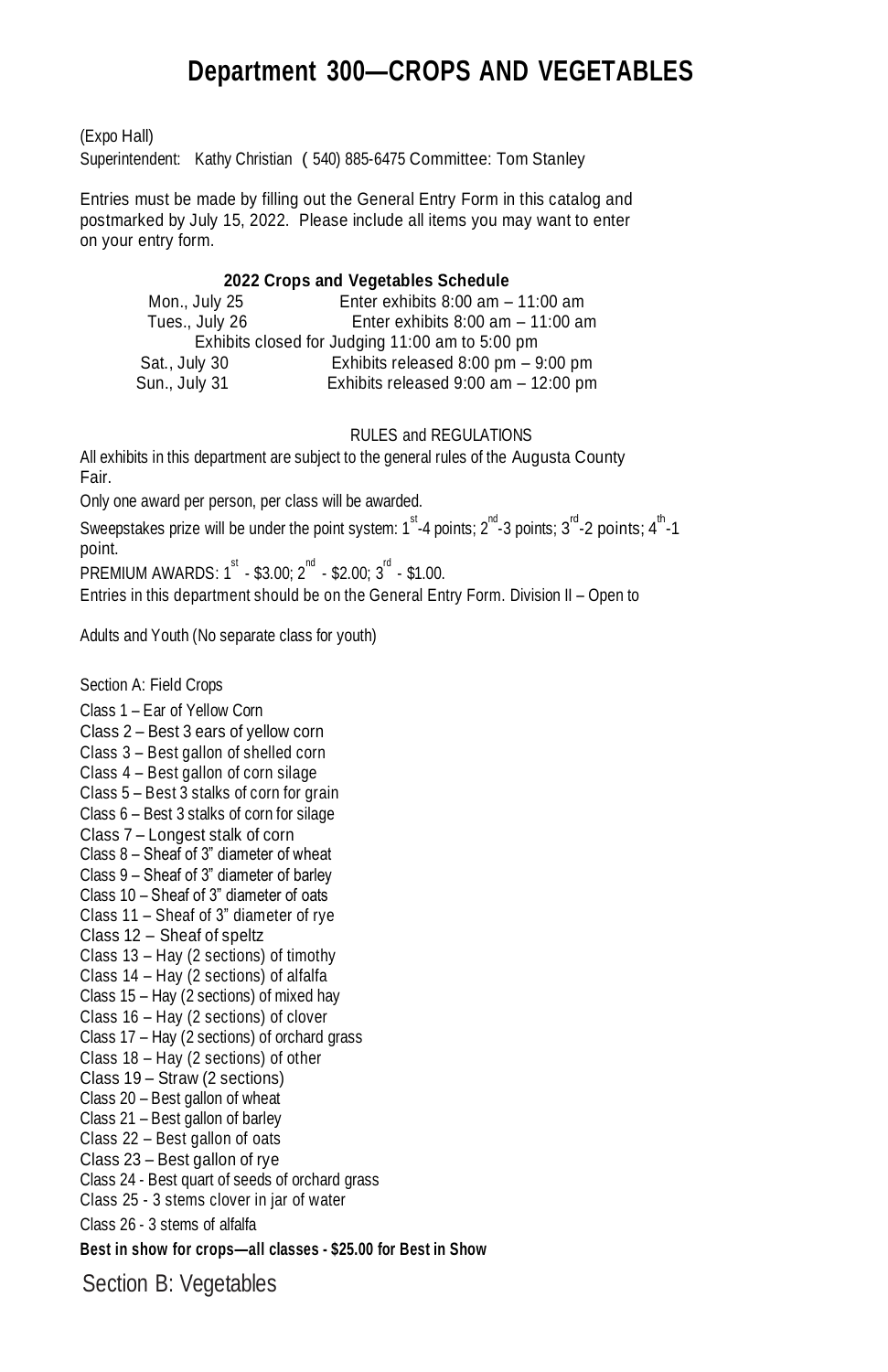NOTE: Vegetable and Produce must be ripe. Use 9" plain white disposable plates for display.

Class 27 – Longest bean Class 28 – Green beans, unsnapped (3 pieces) Class 29 – Green beans snap (10 pieces) Class 30 – Wax beans (3 beans) Class 31 – October beans (shelled – 1 cup) Class 32 – Lima beans (shelled – 1 cup) Class 33 – Any other variety of beans (3 beans) Class 34 – Beets with tops trimmed – bunch of 3 Class 35 – Broccoli – 1 bunch Class 36 – Green cabbage (1 head) Class 37 – Largest head of red cabbage Class 38 – Largest head of green cabbage Class 39 – Carrots – bunch of 3 Class 40 – Cauliflower (1 head) Class 41 – Sweet corn, yellow (3 ears) untrimmed ends Class 42 – Sweet corn, white (3 ears) untrimmed ends Class 43 – Sweet corn, mixed (3 ears) untrimmed ends Class 44 – Cucumbers (3) Class 45 – Longest Cucumber Class 46 – Pickling cucumbers (3) Class 47 – Curshaw (1) Class 48 – Eggplants (3) Class 49 – Lettuce head Class 50 – Lettuce (placed in zip lock bag) Class 51 – Plate of okra (3) Class 52 – Plate of yellow onions (3) Class 53 – Plate of white onions (3) Class 54 – Plate of red onions (3) Class 55 – Any other variety of onions (3) Class 56 – Green onions – bunch of 3 Class 57 – Plate of Leeks (3) tops trimmed Class 58 – Plate f sweet green peppers (3) Class 59 – Plate of sweet red peppers (3) Class 60 – Plate of sweet yellow peppers (3) Class 61 – Plate of Purple Peppers Class 62 – Plate of hot peppers (3) Class 63 – Plate of large peppers (example: Big Bertha) Class 64 – Plate of other peppers (3) Class 65 – Irish potatoes (3) Class 66 – Kennebec potatoes (3) Class 67 – Red Pontiac potatoes (3) Class 68 – Sweet potatoes (3) Class 69 – Blue Potatoes (3) Class 70 – Any other variety of potatoes (3)

Class 71 – Radishes (3 with tops)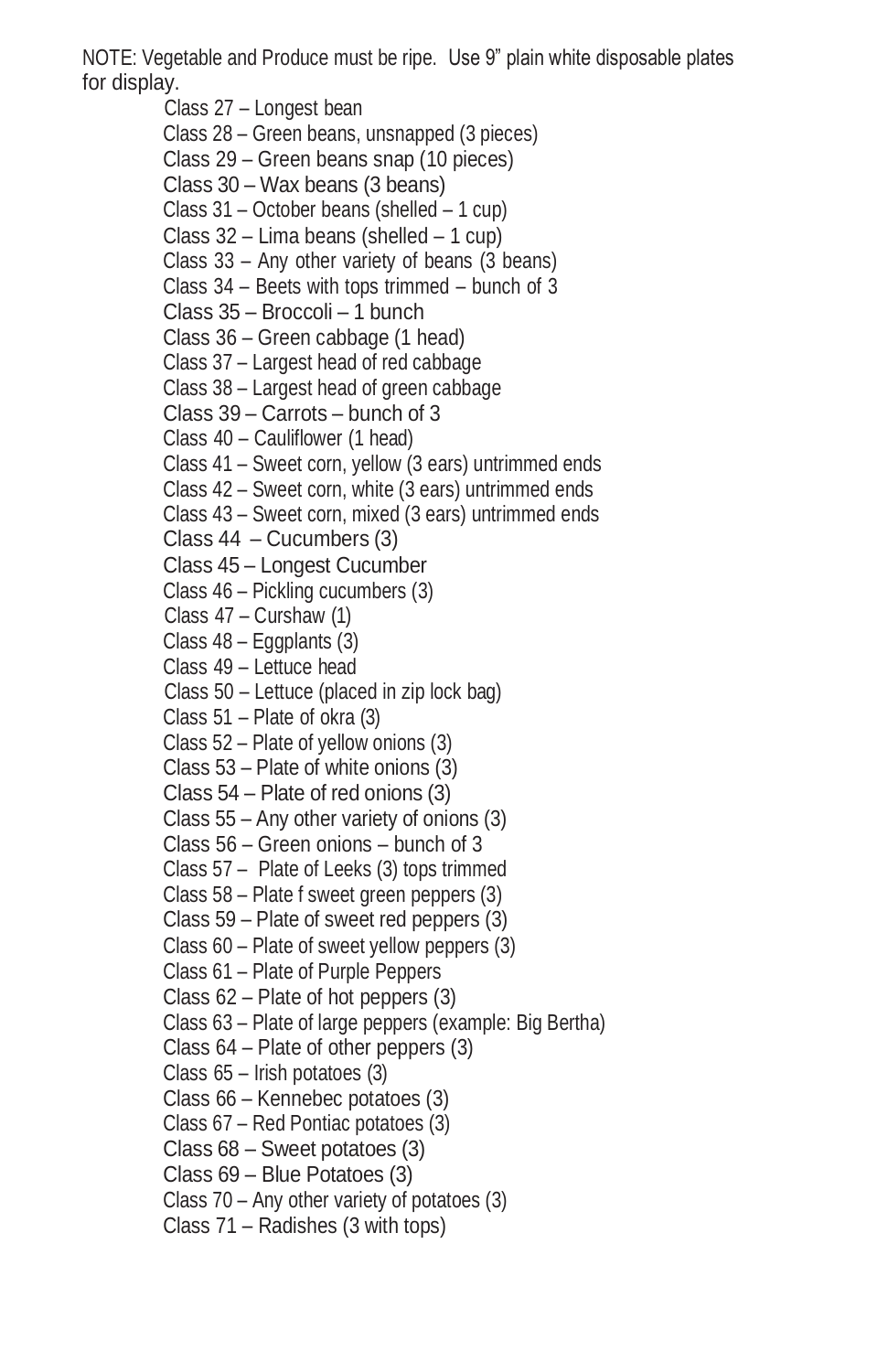Class 72 – Rhubarb (3 stalks)

Class 73 – Plate of summer squash (3) Class 74 – Plate of winter squash (3) Class 75 – Plate of spaghetti squash (3) Class 76 – Plate of any other variety of squash (3) Class 77 – Plate of pear tomatoes Class 78 – Plate of yellow tomatoes (3) Class 79 – Plate of cherry tomatoes (3) Class 80 – Plate of yellow cherry tomatoes (3) Class 81 – Plate of Beefstake tomatoes (3) Class 82 – Plate of any other variety of tomatoes (3) Class 83 – Plate of turnips (3) Class 84 – Zucchini (2) Class 85 – Plate of salsify (3) Class 86 – Swiss Chard (3) in small jar of water

## **Best in show for Vegetables – all classes \$25**

The winner of the Sweepstakes prize will be the exhibitor with most points in classes 26 – 132 except class 110

# Section C: Fruit

Class 87 – Red Apples Class 88 – Yellow Apples (3) Class 89 - Other apple varieties (3) Class 90 – Blackberries (1 pint) Class 91 – Cantaloupe (1) Class 92 – Grapes (1 bunch) Class 93 – Honeydew melon (1) Class 94 – Peaches (3) Class 95 – Pears Class 96 – Plums (3) Class 97—Raspberries (1pint) Class 98 – Strawberries(1 pint) Class 99 – Watermelon (1) Class 100 – Largest watermelon (1) Class 101 – Largest honeydew melon (1) Class 102 – Other Berries

# Section D: Other

Class 103 – Pumpkin (1) Class 104 – Largest Pumpkin Class 105 – Pumpkins (3) Class 106 – Sunflower (1) tallest stalk and flower Class 107 – Sunflower (1) largest flower Class 108 – Best gourd display (3 gourds) Class 109 – Best Indian corn (3 ears) Class 110 – Best ornamental corn (3 ears) Class 111 – Best Popcorn (3) Class 112 – Best oddity (1 oddity)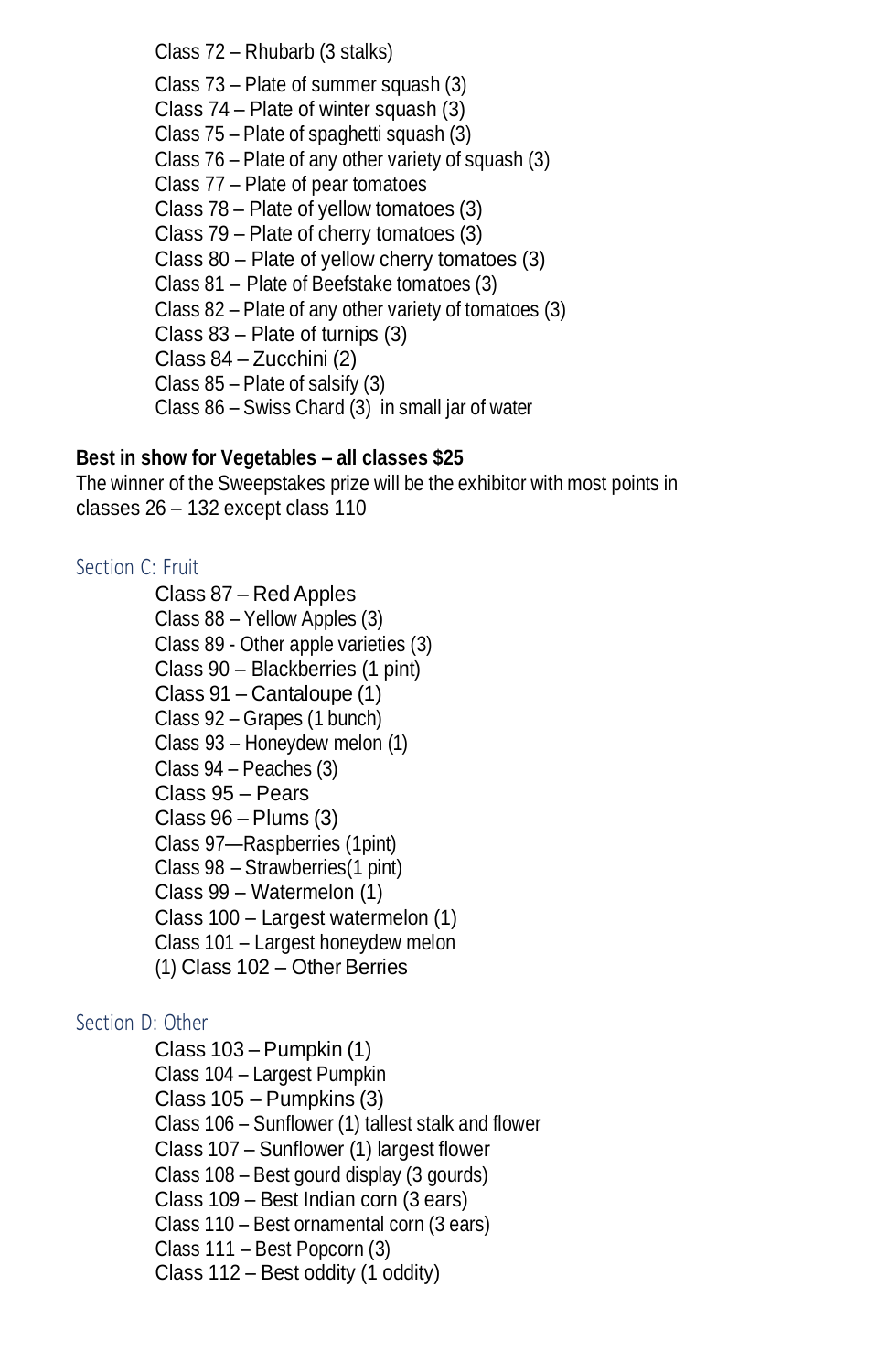Class 113 – Fruit bowl (variety of fruit contained in fruit bowl)